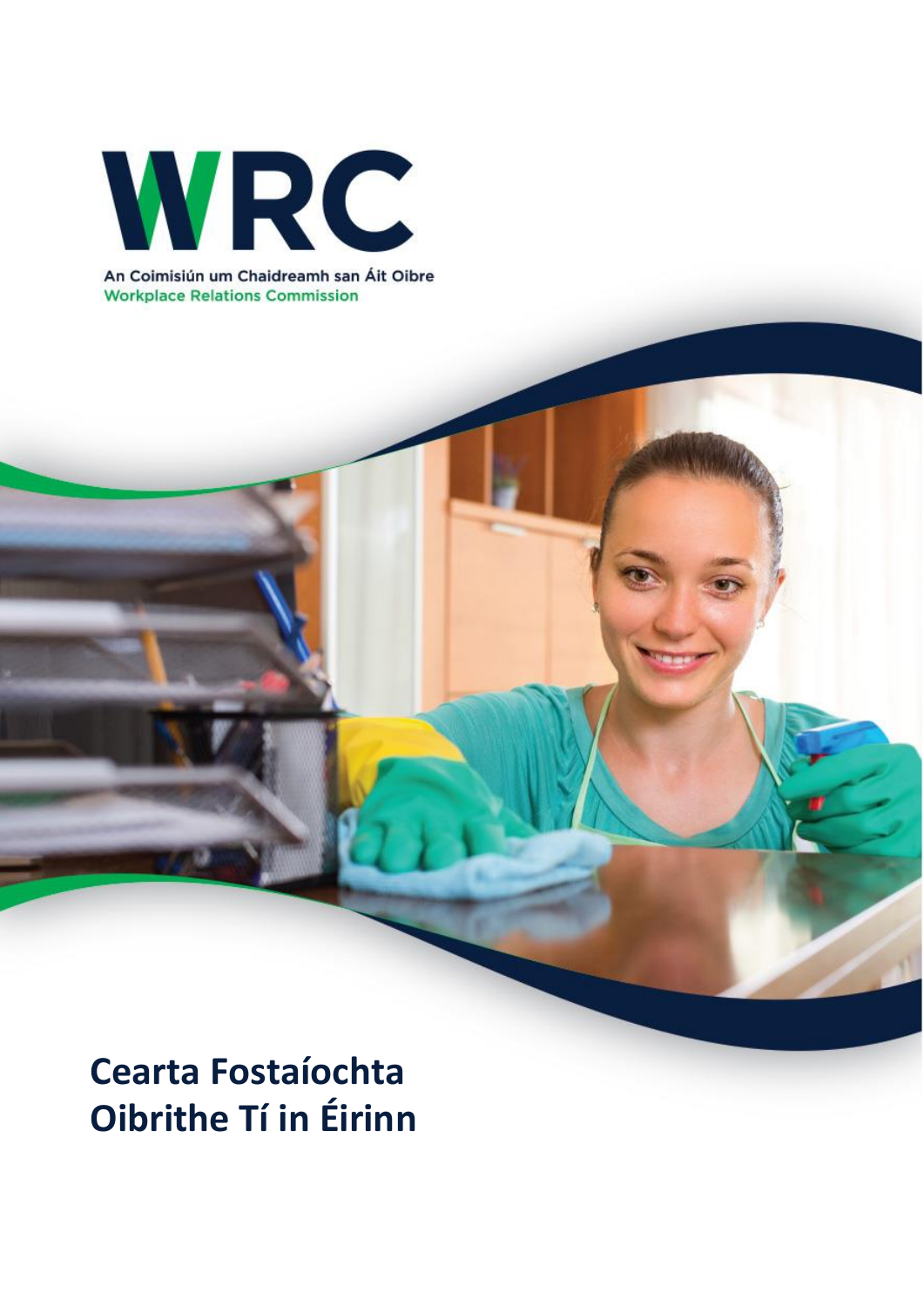## **Cad is oibrí tí ann?**

Go ginearálta, faoi reachtaíocht na hÉireann, tugtar oibrí ar dhuine a oibríonn faoi chonradh fostaíochta 1 . Féadfaidh conradh den saghas sin a bheith sainráite nó curtha in iúl ó bhéal nó i scríbhinn.

Is é an sainmhíniú a thugtar i gCoinbhinsiún d'Oibrithe na hEagraíochta Idirnáisiúnta Saothair, (2011) (Uimh. 189) ar oibrí tí ná aon duine atá fostaithe in obair tí laistigh de chaidreamh fostaíochta i dteaghlach nó i dteaghlaigh. Ní mheastar gurb oibrí tí duine a dhéanann obair tí ó am go chéile nó anois is arís agus seachas ar bhonn gairme.

Áirítear le hobair tí, glantachán, cócaireacht, níochán, cúram leanaí, cúram do sheanóirí nó do bhaill teaghlaigh atá tinn, garraíodóireacht & cothabháil, tiomáint agus dualgais ar bith eile a bhaineann leis an líon tí.

#### **Meastar an earnáil obair tí a bheith leochaileach go háirithe maidir le saothrú, ar roinnt cúiseanna:**

- Meastar é mar réimse deiseanna fostaíochta d'oibrithe seachtracha agus agus dá bharr sin d'fhéadfadh fadhbanna teanga, cultúrtha agus dlíthiúla (inimirce/cead fostaíocht) a bheith ann
- Mar gheall ar nádúr aonarach obair tí a dhéantar i dtithe príobháideacha, bítear ag brath ar fhostóirí
- Bítear ag súil go n-oibreoidh oibrithe tí uaireanta oibre níosfaide ná oibrithe eile
- Is minic a bhíonn rátaí pá san earnáil, íseal
- Féadfaidh easpa taifid fostaíochta agus conarthaí a bheith ann.

Tugtar sainmhíniú in Alt 2 den Acht um Pá Íosta Náisiúnta 2000 ar chonradh fostaíochta chun críocha Pá *Íosta Náisiúnta.*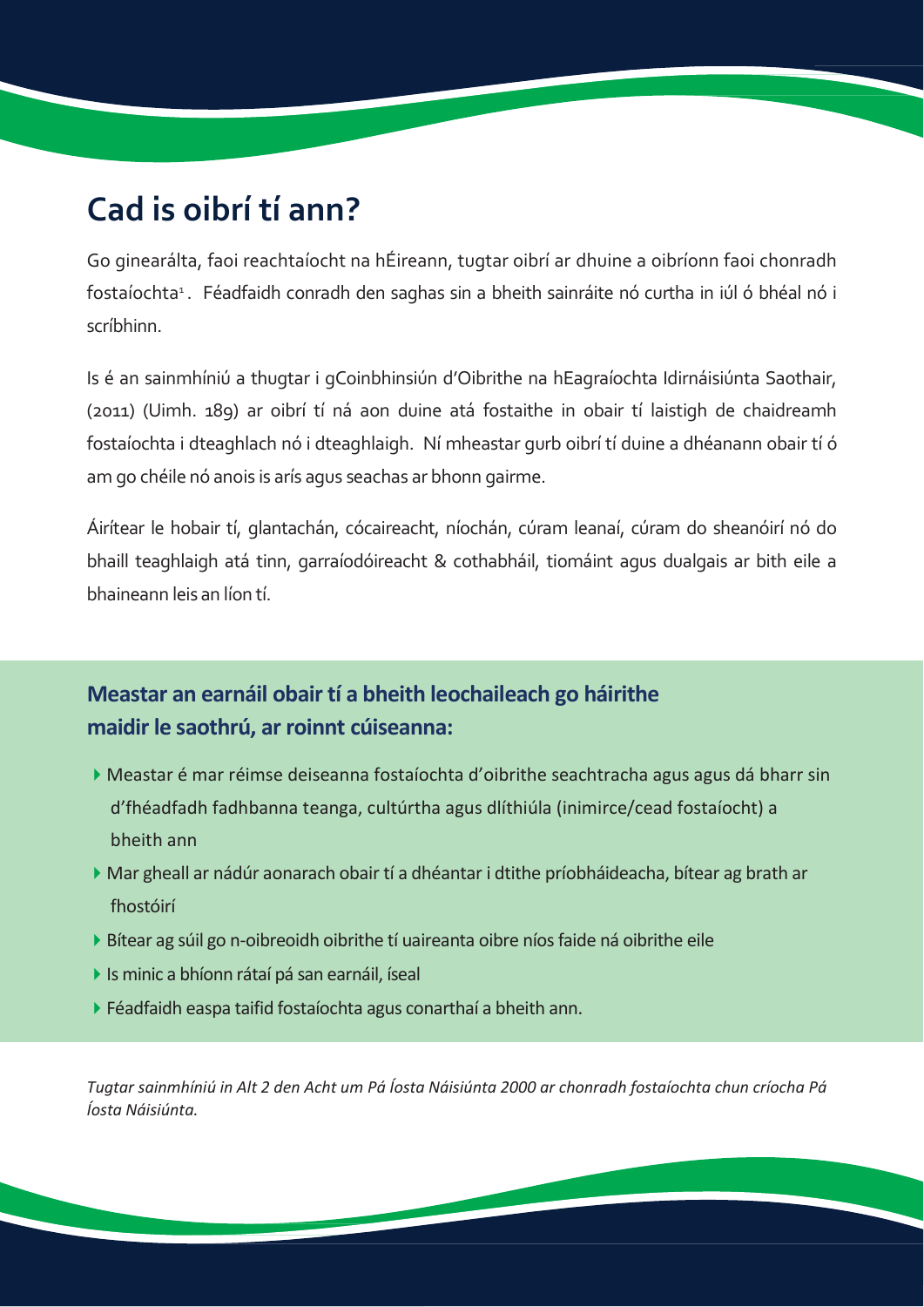# **Cén cearta atá ag oibrithe tí?**

Tá na cearta agus na cosaintí céanna ag oibrithe tí atá fostaithe go dlíthiúil agus atá ag aon oibrí eile faoi dhlí na hÉireann In 2007, chuaigh an Coimisiún um Chaidreamh Oibreachais, ar a dtugtar An Coimisiún um Chaidreamh san Áit Oibre, i gcomhairle le hionadaithe ó na Comhpháirtithe Sóisialta, agus chuir siad Cód Cleachtais um Dhaoine a Fhostaítear i dTithe Daoine Eile a Chosaint (2007) i dtoll a chéile, ina leagtar amach cearta daoine fhostaíteari dtithe príobháideacha.

#### **Go hachomair, áiríteariad seo a leanas le cearta fostaíochta oibrithe tí:**

• Ráiteas i scríbhinn faoi théarmaí agus coinníollacha fostaíochta nó ráiteas ar chonradh<br>fostaíochta agus ráiteas i scríbhinn de chúig théarma lárnacha, a fháil laistigh de chúig lá ó<br>am tosaithe don obair Ráiteas pá i sc

- Ráta Pá Íosta Náisiúnta ar a laghad, a fháil
- Saoire Bhliantúil agus saoire Phoiblí a fháil
- Faoi bhun 48 uair an chloig oibre ar an mheán a dhéanamh in aghaidh na seachtaine
- Pá breise a fháil má dhéantar obair ar an Domhnach
- Sosanna agus tréimhsí sosa a fháil
- Fógra íosta a fháil sula dífhostaítear duine
- Go n-oibríonn siad i dtimpeallacht oibre atá folláin agus sábháilte
- Ceart ar phríobháideacht agus chun bheith i mbun ghníomhaíochtaí fóillíochta
- Bheith cláraithe mar fhostaí leis an Roinn Coimirce Sóisialaí

• Nach ndéantar idirdhealú i leith dhuine mar gheall ar: inscne, stádas teaghlaigh nó stádas pósta, aois, míchumas, cine, claonadh gnéis, reiligiún, nó ballraíocht den lucht siúil

• Nach gcoimeádfaidh fostóirí cáipéisí pearsanta fostaithe (ar nós pasanna, ID, ceadúnas tiomána agus araile)

• Go mbeidh cearta comhionannais ag oibrithe páirtaimseartha, oibrithe ar théarma seasta agus oibrithe gníomhaireachta

- Cosaintí speisialta d'fhostaithe óga
- Teidlíochtaí ar shaoire mháithreachais.

D'fhéadfadh fostóirí cearta dlíthiúla a shárú d'aon ghnó nó trí easpa eolais faoi oibleagáidí dlíthiúla. Gan aird a thabhairt ar an gcaoi ina tharlaíonn a leithéid de sháruithe, d'fhéadfadh cionta a bheith ann a d'fhágfadh go bhféadfadh fostóirí a thabhairt os comhair na cúirte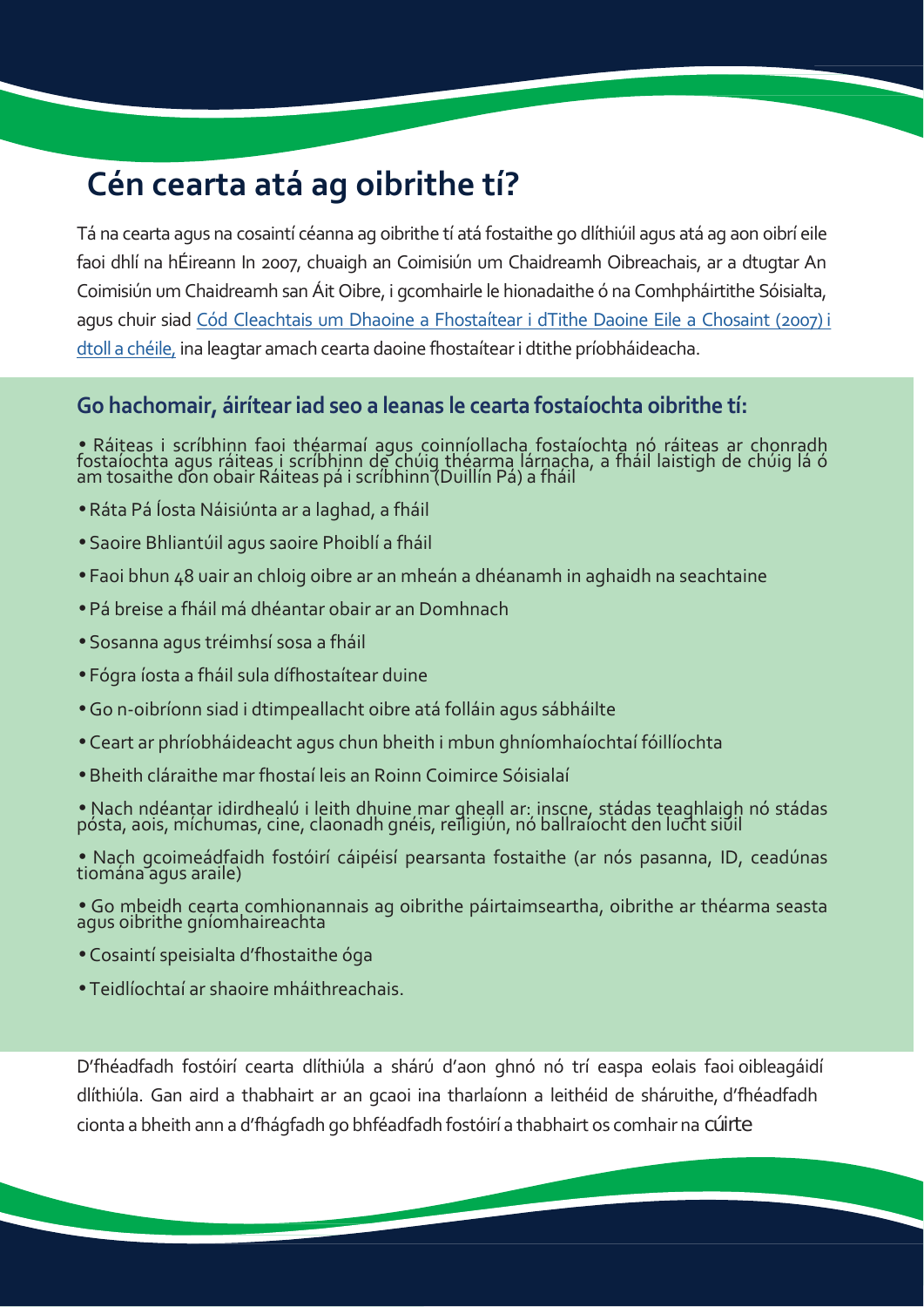# **Cén ráta pá atá fostaí i dteideal a fháil?**

Is é an Pá Náisiúnta Íosta an ráta íosta in aghaidh na huaire a chaithfí a íoc le fostaithe agus athraíonn sé de réir aois agus taithí an fhostaí. **Ní chuirtear srian leis seo ar fhostóirí agus ar fhostaithe ráta a chomhaontú atá os cionn an ráta íosta reachtúil.** Rátaíreatha (ar an 1 Eanáir 2022) mar a leanas:

| Aois                   | Ráta in aghaidh na<br>huaire | % den Phá Íosta Náisiúnta |
|------------------------|------------------------------|---------------------------|
| Faoi 18 mbliana d'aois | €7.35                        | 70% den Phá Íosta         |
| 18 mbliana d'aois      | €8.40                        | 80% den Phá Íosta         |
| 19 mbliana d'aois      | £9.45                        | 90% den Phá Íosta         |
| Pá Íosta Náisiúnta     | €10.50                       | -                         |

**Deimhnítear an ráta in aghaidh na huaire a íoctar le fostaí tríd an t-ollphá a roinnt faoin líon iomlán uaireanta oibre Is féidir a chur san áireamh le pá comhiomlán, na liúntais seo a leanas le haghaidh lóistín má chuireann fostóir iad ar fáil d'fhostaí:**

- *Le haghaidh béilí amháin: €0.94 in aghaidh gach uair a oibríodh*
- *Le haghaidh lóistín amháin: €24.81 in aghaidh na seachtaine €3.55 in aghaidh an lae*

### **Cad iad na rialacha bhaineann le huaireanta oibre?**

Ní féidir 48 uair a chloig a shárú don uasteorainn oibre sa tseachtain d'oibrithe tí. Ní chuirtear srian de 48 uair an chloig leis seo ar aon seachtain ar leith, ach nuair a ríomhtar an meán, ní mór dó a bheith faoi bhun 48 uair a chloig tharthréimhse cheithre mhí

Tá préimh le híoc d'uaireanta a oibrítear ar an Domhnach Mura gcuirtear seo san áireamh sa ráta pá, caithfidh fostóir ceann acu seo a leanas nó níos mó a thabhairt ar son uaireanta a oibrítear ar an Domhnach: liúntas, ardú pá do na huaireanta a oibríodh ar an Domhnach nó am saor le pá ón obair.

Tá fostaí i dteideal sos 15 nóiméad tar éis tréimhse oibre 4½ uair an chloig agus sos 30 nóiméad má oibrítear breis is 6 uair an chloig, lena n-airítear an chéad sos 15 nóiméad. Níltear i dteideal íocaíochta do na sosanna sin toisc nach n-áirítear iad mar am oibre.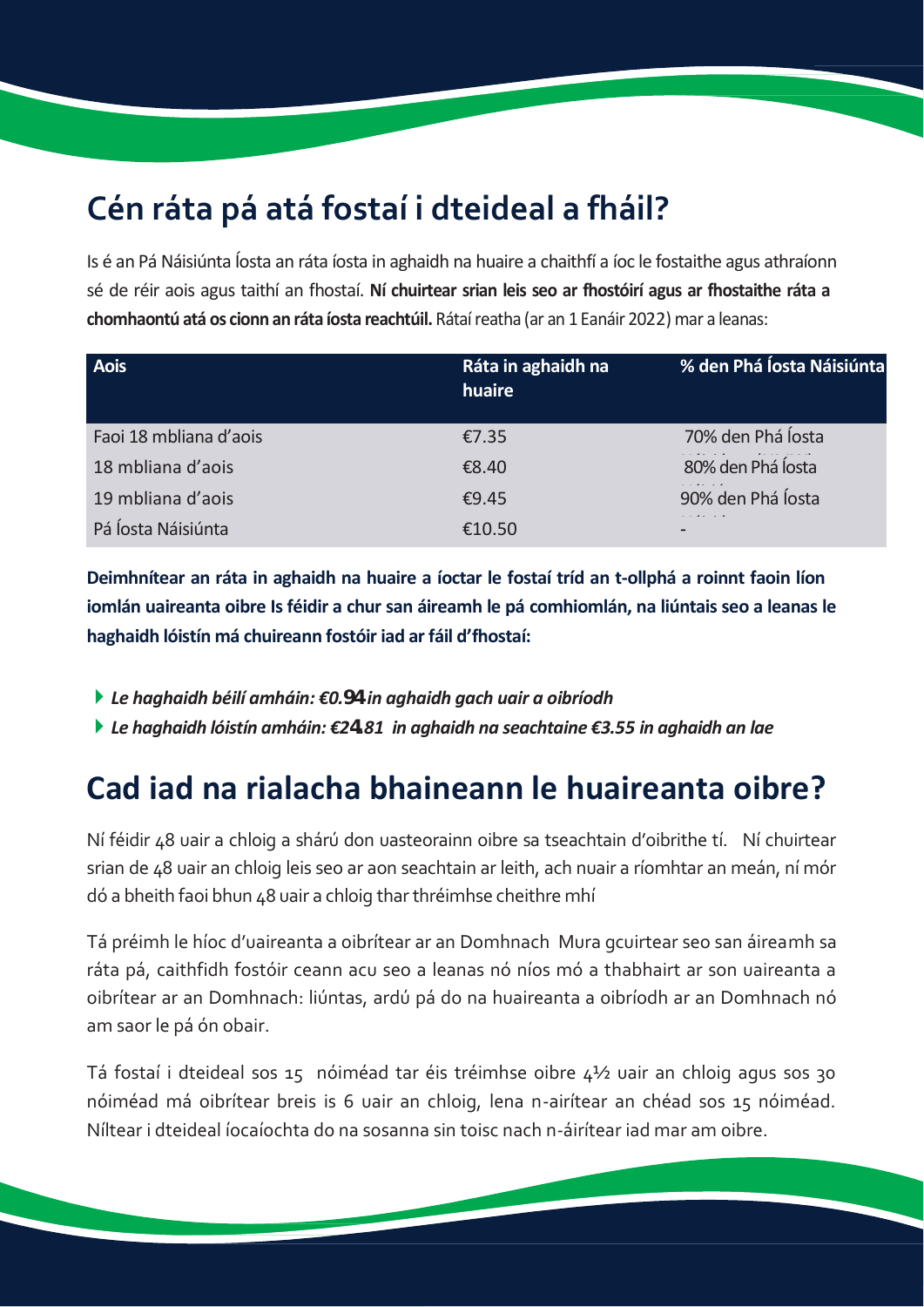# **Cén taifid ar cheart d'fhostóir a choinneáil?**

Caithfidh fostóirí taifid mhionsonraithe a choinneáil ar gach fostaí. Caithfidh an fostóir na taifid<br>seo a choinneáil go ceann trí bliana. Is cion é gan na taifid seo a choimeád agus d'fhéadfadh<br>an dlí a chur ar fhostóir

- Uimhir chláraithe an fhostóra leisnaCoimisinéirí ioncaim
- Ainmneacha, seoltaí agus uimhreacha PSPna bhfostaithe
- ▶ Dátaí tosaithe / dátaí deiridh na fostaíochta
- Téarmaí scríofa na fostaíochta/an chonartha agus ráiteas i scríbhinn de chúig théarma lárnacha
- ▶ Taifid de shaoire bhliantúil agus de shaoire Phoiblí a nglactar
- Uaireanta oibre (lena n-áirítear amanna tosaithe agus amanna críochnaithe)
- ▶ Sonraí Párolla agus duillíní pá
- Clár d'fhostaithe ar bith faoi bhun 18 mbliana d'aois
- Sonraífaoi aon chóiríocht nó lóistín a cuireadh arfáil
- Ceadanna fostaíochta nó fianaise faoi chead sonraithe inimirce a thugann cead oibre do náisiúnaigh ó áiteanna lasmuigh de Limistéar Eacnamaíoch na hEorpa (EEA)

B'fhéidir go dteastódh na taifid seo i gcás fhiosrúchán ag Cigire de chuid an Choimisiúin um Chaidreamh sanÁit Oibre.

### **Gearáin**

Ba chóir gearáin a bhaineann le cearta fostaíochta agus comhionannais a dhéanamh leis an gCoimisiún um Chaidreamh san Áit Oibre Féadfaidh Breithneoir éisteacht a dhéanamh ar ghearáin nó féadfaidh cigire de chuid an Choimisiúin um Chaidreamh san Áit Oibre, cigireacht a dhéanamh (WRC).

Ba chóir gearáin a bhaineann le ceisteanna Sláinte agus Sábháilteachta san áit oibre, a dhéanamh leis an Údarás Sláinte agus Sábháilteachta.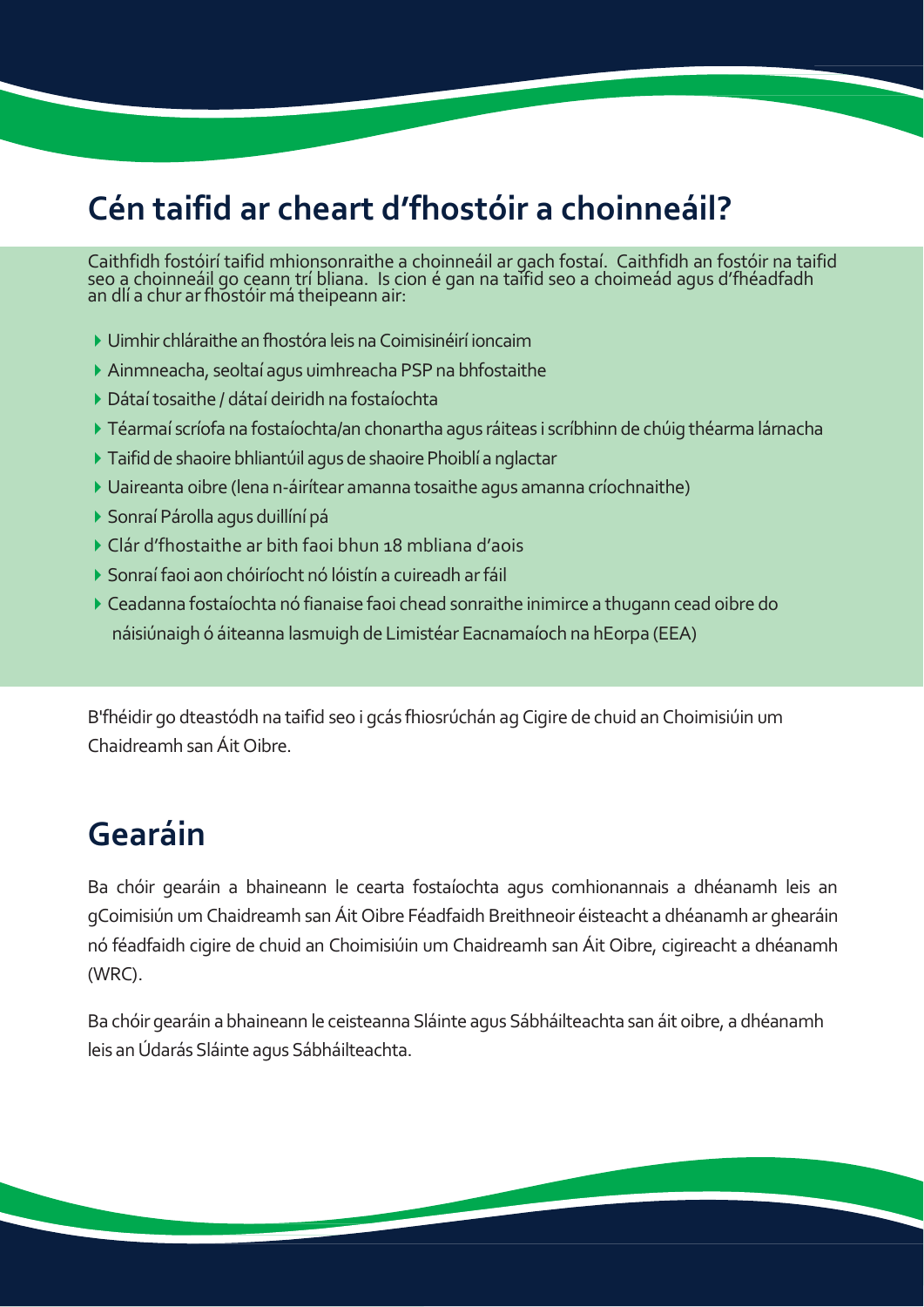# **FAQs Ceisteanna Coitianta**

### **Cad a tharlaíonn má bhíonn éiginnteacht ann faoi cé acu an fostaí nó nach fostaí duine?**

Deimhnítear cé acu an fostaí nó nach fostaí duine trí thagairt a dhéanamh d'fhorálacha na reachtaíochta fostaíochta reatha agus don dlí conarthaí bunaithe. Ní chiallaíonn sé i gcónaí nach bhfuil conradh fostaíochta i gceist má úsáidtear ainmniúcháin ar nós Au Pair nó cur síos eile ar shocruithe air páirtithe toilteanacha. Má oibríonn duine do dhuine eile, ar phá, tuigtear go láidir go bhfuil caidreamh conartha ann.

Má bhíonn ceist ann faoi cibé acu an fostaí nó duine féinfhostaithe an duine, tá treoir ar fáil sa Chód Cleachtais Maidirle Stádas Fostaíochta nó FéinfhostaíochtaDaoine a Chinntiú

#### **Má íocaim €150 sa tseachtain le m'fhostaí, cá mhéad uairis féidirleo oibriú?**

Chun uasmhéid na n-uaireanta ar féidir le fostaí oibriú go dlíthiúil ag an ráta íosta reachtúil agus an tAcht um Pá ÍostaNáisiúnta a chomhlíonadh, ba chóir an pá comhlán móide an liúntas cuí le haghaidh cóiríochta agus / nó lóistín a roinnt faoin ráta Pá Íosta Náisiúnta don fhostaí. Tá dualgas dlíthiúil ar fhostóirí taifid a choimeád d'uaireantaaoibríodh.

Is sárú arAnAcht umPá ÍostaNáisiúnta é oibriú os cionn an mhéid uaireanta a shonraítear sa tábla:

| <b>Aois</b>            | Cónaí ar shiúl & gan béilí |
|------------------------|----------------------------|
| Faoi 18 mbliana d'aois | 20.4 uair an chloig        |
| 18 mbliana d'aois      | 17.85 uair an chloig       |
| 19 mbliana d'aois      | 15.87 uair an chloig       |
| Pá Íosta Náisiúnta     | 14.28 uair an chloig       |

Ní dhéileálann an tábla seo ach le huaireanta oibre ceadaithe ag na rátaí íosta cuí, ní chuirtear srian leis seo arfhostóirí agus arfhostaithe ráta pá níos airde ná an ráta íosta, a chomhaontú.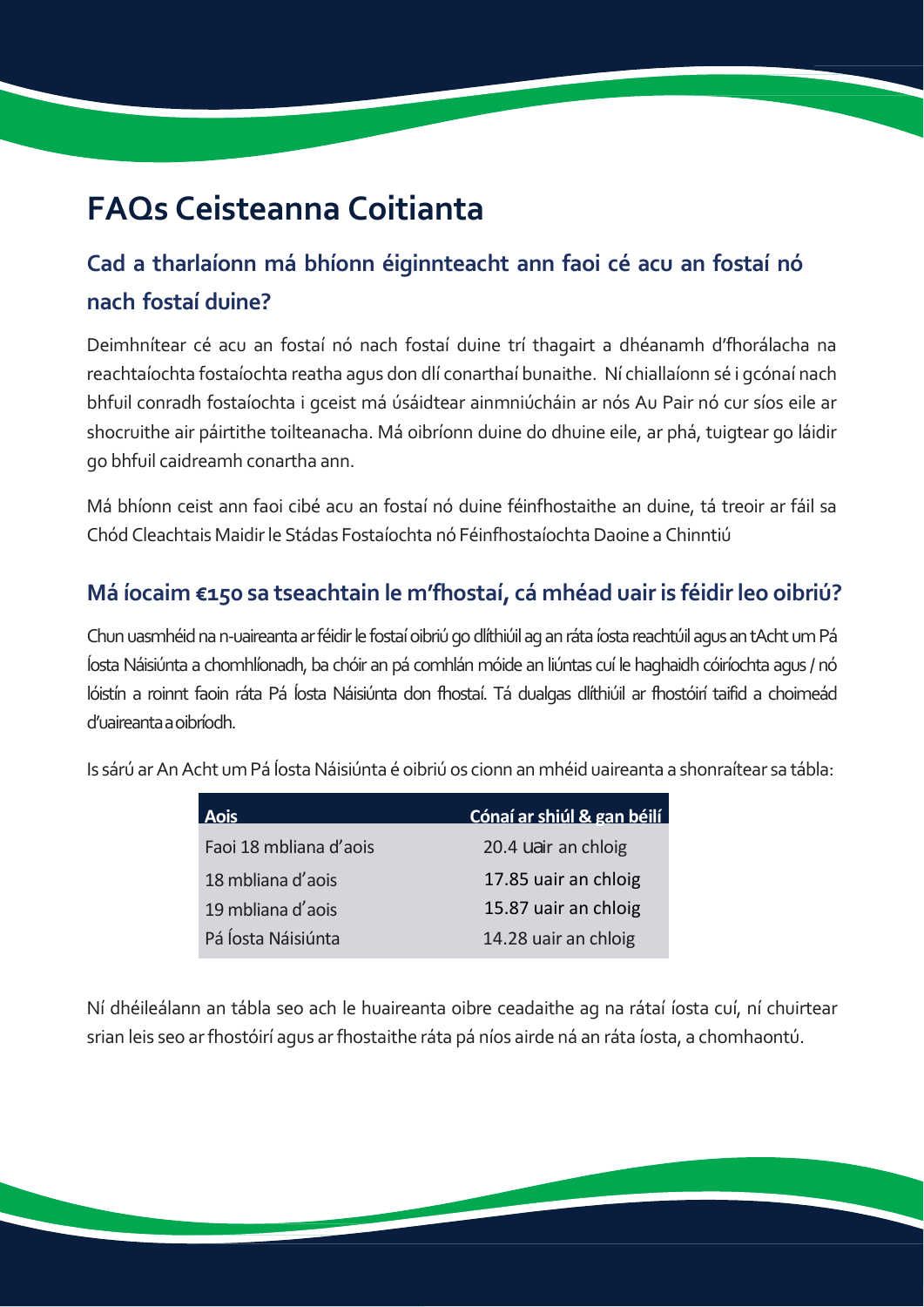#### **Ba mhian liom labhairt le duine faoi mo chás ach ní theastaíonn uaim go mbeidh a fhios ag m'fhostóir.**

Déanfaidh Cigirí de chuid an Choimisiúin um Chaidreamh san Áit Oibre (WRC) gearáin ar bith ó oibrithe tí, a phlé ar bhealach rúnda agus anaithnid, más gá. Bheadh cead an fhostaí de dhíth i gcás aon ghníomhartha a thabharfadh ar fhostaí é féin a chur in iúl dá fhostóir. Is féidir le fostóirí dul i dteagmháil leis an WRC ag 0818 80 80 90 nó tríd an ríomhphost ag [inspection@workplacerelations](mailto:inspection@workplacerelations.ie).ie

#### **Teagmhálaithe úsáideacha eile:**

Cuireann Faisnéis do Shaoránaigh, a bhfuil oifigí acu ar fud na tíre, eolas ar fáil maidir le seirbhísí poiblí agus teidlíochtaí, agus is féidir dul i dteagmháil leo ar 0761 07 4000 (Luan go hAoine), 9am go 8pm) nó ag w[ww.citizensinformation.ie](http://www.citizensinformation.ie/en/)

Tá feachtas le haghaidh chearta níos fearr d'oibrithe tí, ag Comhdháil na gCeardchumann agus is féidir dul i dteagmháil leo ar an teileafón ag 01 889 7777 nó ar a láithreán ag [www.ictu.ie](http://www.ictu.ie/)

Eagraíochtaí d'oibrithe imirceacha ar nós Ionad Chearta na nImirceach in Éirinn (083 0755 387 nó info@mrci.ie) a d'fheadfadh eolas agus cabhair a thabhairt.